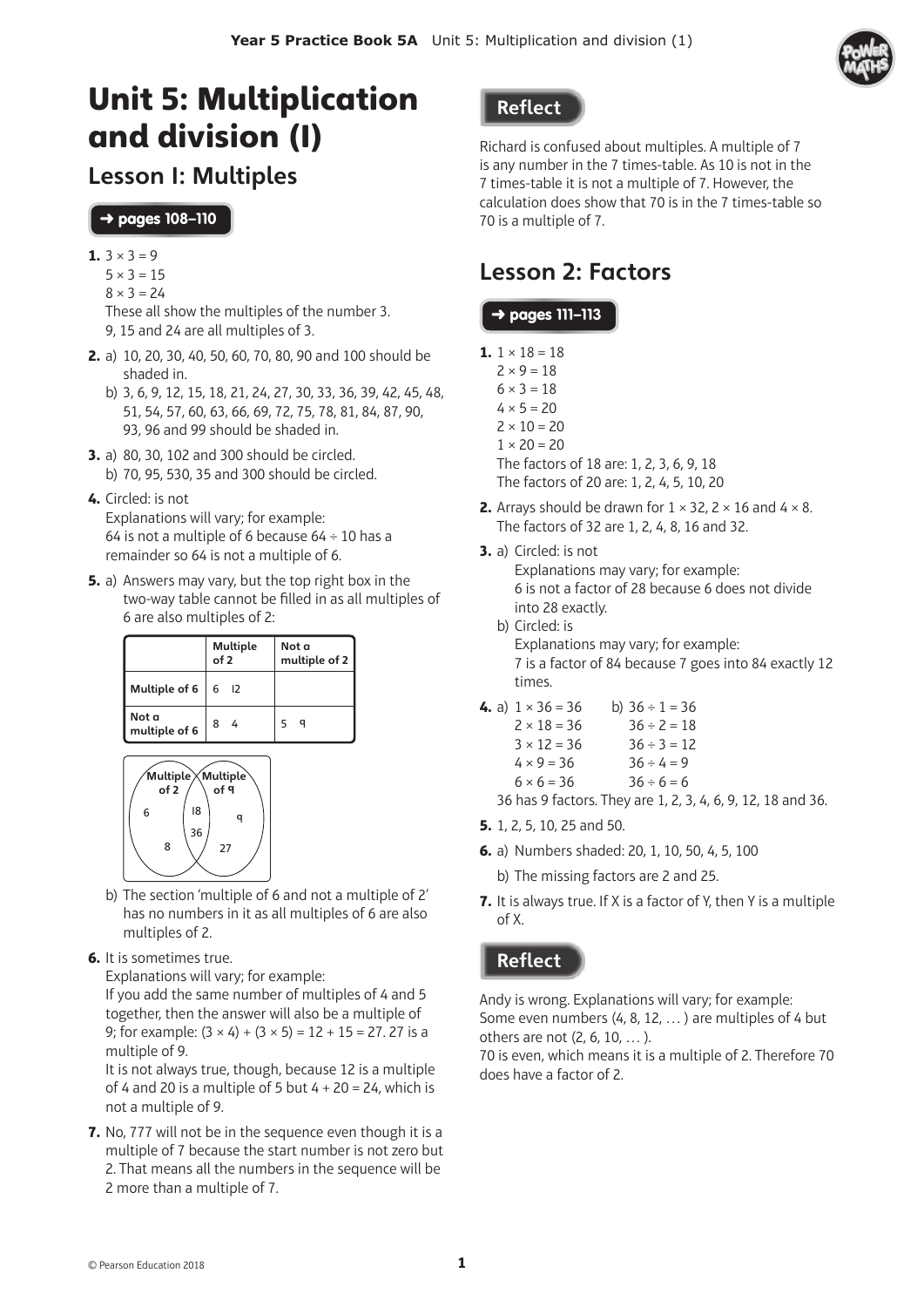

## Lesson 3: Prime numbers

#### ➜ pages **114–116**

- **1.** 11 cannot be made into an array (other than a 1 by 11 array) as there is always a remainder. Children should show this pictorially. 11 has 2 factors. It is a prime number.
- **2.** Arrays should be drawn for:

15:  $1 \times 15$  or  $3 \times 5$  $17:1 \times 17$  $19:1 \times 19$  $21: 1 \times 21$  or  $3 \times 7$ 17 and 19 are prime numbers. 15 and 21 are composite numbers.

**3.** 



2 is in both groups.

1, 15 and 99 are not in either group.

No other number can join both groups. All even numbers have 2 as a factor, therefore even numbers which are not 2 will have more than 2 factors (1, 2, the number itself … ) so they are not prime.

- **4.** 99 is not a prime number as it is divisible by 1, 3, 9, 11, 33 and 99 so it has more than 2 factors. It is sufficient to show that it has at least 1 factor in addition to 1 and itself; for example: recognising that 3 is a factor of 99 is sufficient to show that it is not prime.
- **5.** a) Circled: true

This is true because some odd numbers (3, 5, 7, 11, … ) are prime, but others (9, 15, 21, 25, … ) are not. b) Circled: true

This is true because all numbers that end in 5 have 5 as a factor. So every number that ends in 5 (apart from 5 itself) will have more than 2 factors (1, 5, the number itself … ) so they are not prime.

- **6.** a) Circled: 2, 3, 5, 7, 11, 13, 17, 19, 23, 29, 31, 37, 41 b) Answers may vary; for example:
	- Most prime numbers appear in the 1st and 5th columns.
	- c) Some columns have no prime numbers because they only contain even numbers greater than 2.
	- d) Chart filled in up to 100 and circled: 43, 47, 53, 59, 61, 67, 71, 73, 79, 83, 89, 97 The 5th column has the most prime numbers.

### **Reflect**

Answers will vary; for example:

Children could draw 33 dots in groups of 3 or 11 to show that 33 has factors of 3 and 11, making it a composite number.

## Lesson 4: Using factors

#### ➜ pages **117–119**

- **1.** a)  $3 \times 2 \times 2 = 12$ 
	- b)  $2 \times 3 \times 2 = 12$  or  $2 \times 2 \times 3 = 12$
	- c) The two calculations give the same product. This is because the 3 factors are the same.



**3.**  $4 \times 20 \times 5 = 400$ a)  $4 \times 20 = 80$  $80 \times 5 = 400$ 

b) 
$$
20 \times 5 = 100
$$
  
 $100 \times 4 = 400$ 

There are 400 hinges in total.



Answers may vary, but look out for the most efficient calculations.

**5.** Order of factors may vary.

a)



- b) Children should draw a factor tree showing:  $75 = 3 \times 5 \times 5$
- c) Children should draw a factor tree showing:  $200 = 2 \times 2 \times 2 \times 5 \times 5$
- d) Answers will vary; ensure all factors are prime numbers.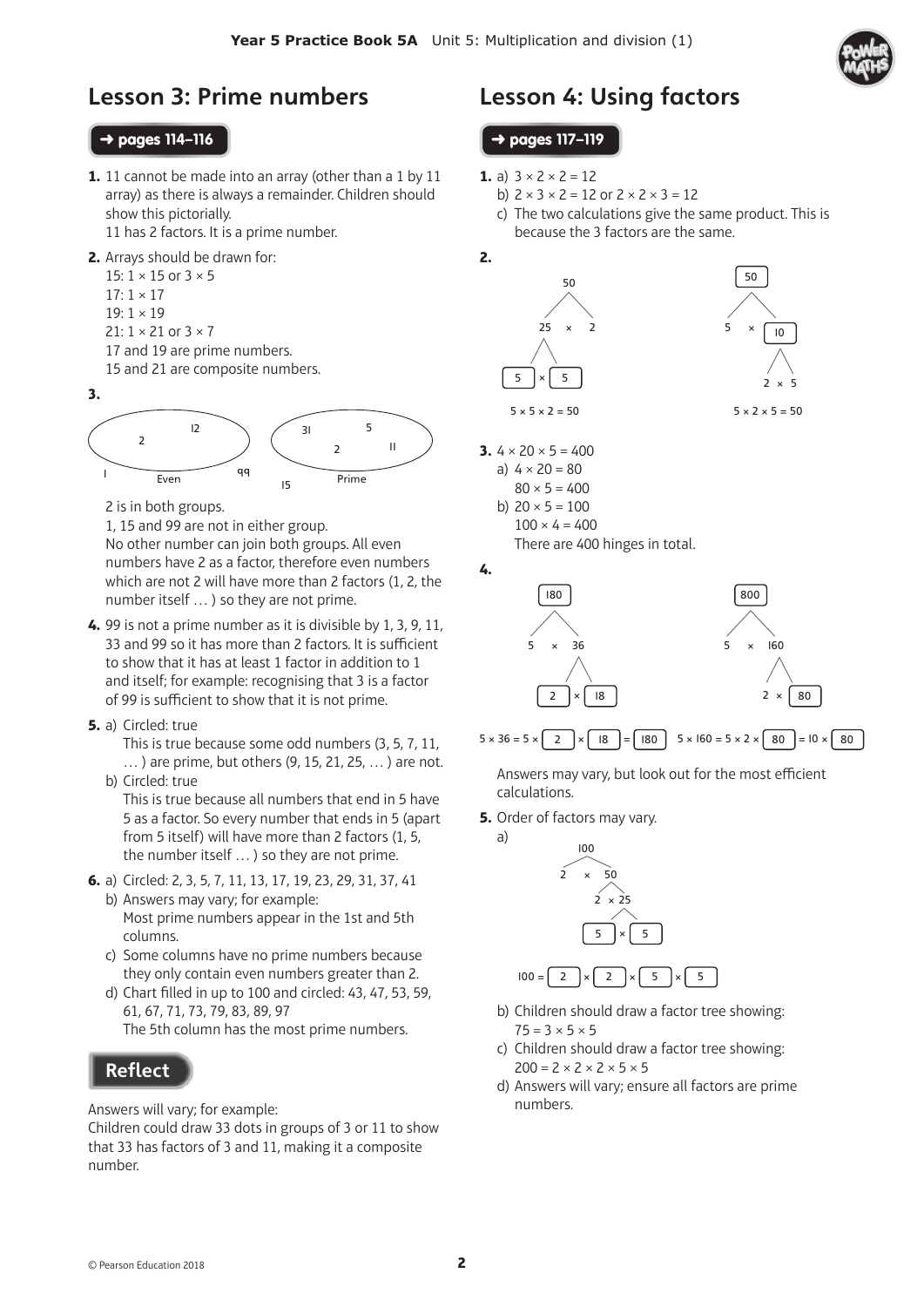

#### Reflect

Answers will vary; for example:

Children could draw a factor tree to show the different factors of 28 and then use the factors in a number sentence to equal 140. Encourage the use of the factor 2, as  $2 \times 5 = 10$  and will be easier to multiply; for example:  $28 \times 5 = 14 \times 2 \times 5 = 14 \times 10 = 140.$ 

## Lesson 5: Squares

### ➜ pages **120–122**

- **1.** a)  $3^2 = 3 \times 3 = 9$ 
	- 9 is a square number.
	- b) 6 squared =  $6^2$ 
		- $6 \times 6 = 36$
		- 36 is a square number.
- **2.** Children must show  $6 \times 6 = 36$  as a square number.



#### $6^2$  = 36

- **3.** 10 is not a square number. Drawings should show that 10 cannot be arranged as a square array.
- **4.** a) Circled: does
	- This does show a square number because it represents  $3 \times 3 = 9$ .
	- b) Circled: does not This does not show a square number because 18 cannot be arranged as a square array.
	- c) Circled: does This does show a square number because there are 5 parts of 5. 25 is a square number.
- **5.** Diagrams may vary. Ensure children represent 16 as  $4 \times 4$ .
- **6.** Shaded: 4, 1, 81, 144
- **7.** a)

| <b>Number</b>      |       | 25                      |  |
|--------------------|-------|-------------------------|--|
| <b>All factors</b> | 1.3.9 | $1, 5, 25$   $1, 7, 49$ |  |
| How many factors?  |       |                         |  |

b) Answers will vary; for example: 16 has factors 1, 2, 4, 8 and 16 so has 5 factors.

c) Yes, Isla is correct. Non-square numbers have pairs of factors, so will always have an even number of factors. As one of the factor pairs in a square number uses the same factor twice, this will mean the square number will always have an odd number of factors.

#### **Reflect**

There are 5 square numbers between 50 and 150. They are: 64, 81, 100, 121 and 144.

## Lesson 6: Cubes

#### ➜ pages **123–125**

- **1.** Diagrams matched: 1st diagram  $\rightarrow$  3  $\times$  3  $\times$  3 2nd diagram  $\rightarrow$  2<sup>3</sup> 3rd diagram  $\rightarrow$  2 squared 4th diagram  $\rightarrow$  2  $\times$  3
- **2.** a)  $5^3 = 5 \times 5 \times 5$ 
	- b) 6 cubed =  $6 \times 6 \times 6$
	- c)  $1^3 = 1 \times 1 \times 1$
- **3.** a)  $4 \times 4 = 16$  $4 \times 16 = 64$  $4^3 = 4 \times 4 \times 4 = 64$ 
	- b)  $2 \times 4 = 8$  $4 \times 8 = 32$
	- $32 \times 2 = 64$
	- c)  $2 \times 8 = 16$  $2 \times 16 = 32$ 
		- $32 \times 2 = 64$
- **4.** a) 3 is not a cube number as  $1^3 = 1 \times 1 \times 1 = 1$ b) To work out  $3<sup>3</sup>$ , multiply  $3 \times 3 \times 3$ . So,  $3 \times 3 = 9$ ;  $9 \times 3 = 27$
- **5.** a)  $7 \text{ cubed} = 343$ 
	- b)  $10^3 = 1,000$
	- c)  $1^3 = 1$
	- d)  $0^3 = 0$
- **6.** a) Eight  $2 \times 2 \times 2$  cubes will make a  $4 \times 4 \times 4$  cube. Explanations may vary; for example:  $4^3$  = 64 and  $2^3$  = 8 and eight lots of 8 go into 64.
	- b) Eight  $5 \times 5 \times 5$  cubes would make a  $10 \times 10 \times 10$ cube.

Explanations may vary; for example:  $10^3$  = 1,000 and  $5^3$  = 125 and eight lots of 125 go into 1,000.

c)  $20^3 = 20 \times 20 \times 20 = 8,000$ 

### **Reflect**

You could work systematically to calculate the first 5 cube numbers. These are:

 $1^3 = 1 \times 1 \times 1 = 1$  $2^3 = 2 \times 2 \times 2 = 8$  $3^3 = 3 \times 3 \times 3 = 27$  $4^3 = 4 \times 4 \times 4 = 64$  $5^3 = 5 \times 5 \times 5 = 125$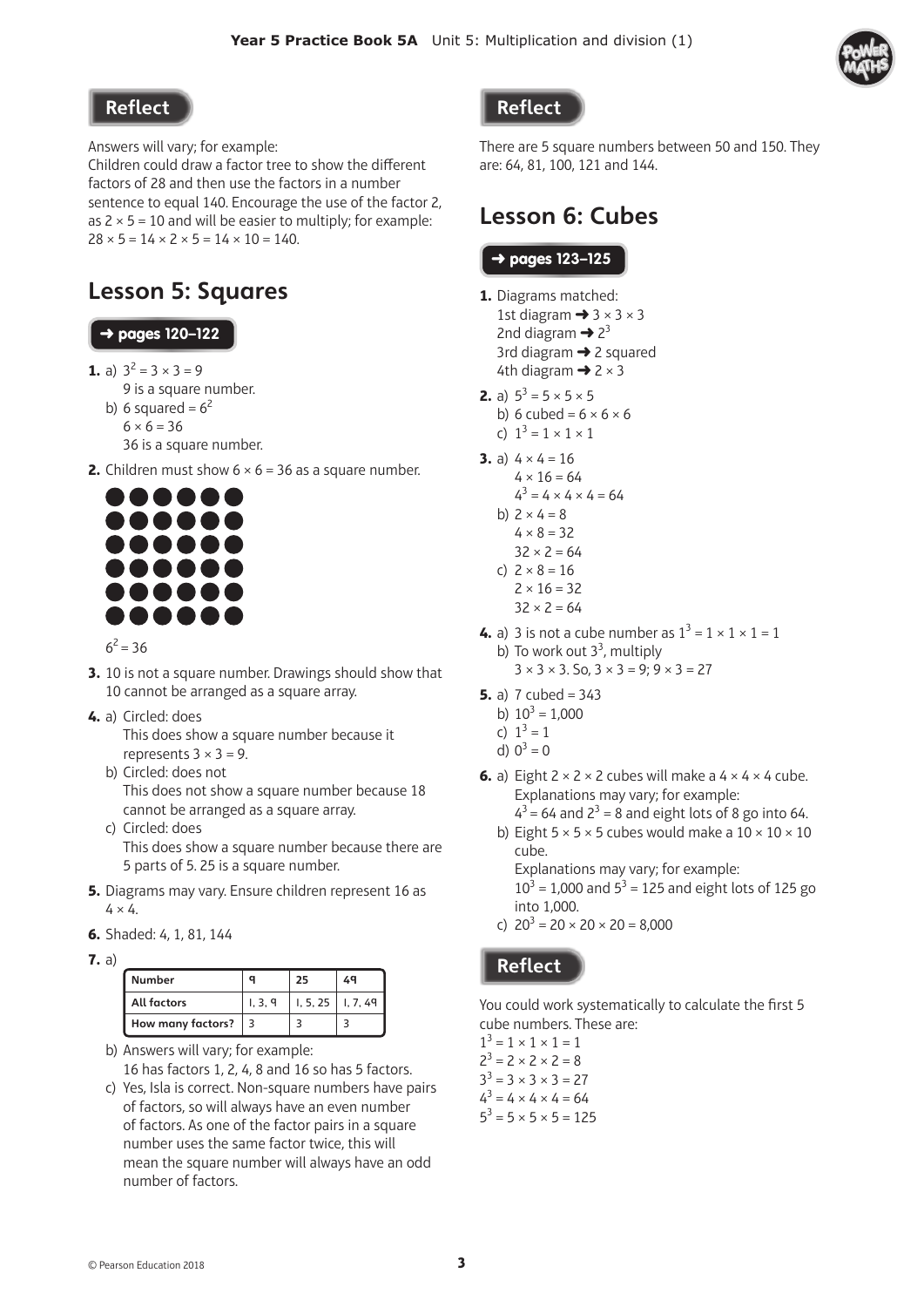

## Lesson 7: Inverse operations

#### ➜ pages **126–128**

- **1.** a)  $8 \times 4 = 32$
- $32 \div 8 = 4$ 
	- $32 \div 4 = 8$
	- b)  $6 \times 3 = 18$  $18 \div 6 = 3$ 
		- $18 \div 3 = 6$
	- c)  $4 \times 25 = 100$ 
		- $100 \div 4 = 25$
		- $100 \div 25 = 4$
- **2.** a)  $48 \div 6 = 8$ b)  $8 \times 6 = 48$
- **3.** a) There are 6 vases and 12 white roses. b) She needs 33 red roses.
- **4.** a)  $2 \times 16 = 32$ 
	- $32 \div 16 = 2$  $64 \div 2 = 32$  $32 \times 2 = 64$ b)  $4 \times 5 = 20$  $20 \div 5 = 4$  $100 \div 5 = 20$  $100 = 20 \times 5$ c)  $15 = 45 \div 3$  $30 = 90 \div 3$ 
		- $150 \div 5 = 30$
		- $15 = 75 \div 5$
- **5.** Bella has written the numbers 5, 13 and 65 in the wrong order in the second division. It should say  $65 \div 5 = 13$ . When you use the numbers in a multiplication calculation to write a related division calculation, the product (answer from the multiplication) will be the first number in the related division.
- **6.** a) Reena started with 23.
	- b) Andy divided by 7.
	- c) Possible starting numbers: 61, 67, 73, 79 or 97.

### **Reflect**

 $18 \div 6 = 3$   $54 \div 3 = 18$ Encourage children to use the inverse to solve the missing number equations; for example:  $3 \times ? = 18$  and  $3 \times 18 = ?$ 

## Lesson 8: Multiplying whole numbers by 10, 100 and 1,000

#### ➜ pages **129–131**

- **1.** a)  $4 \times 100 = 400$ 
	- b)  $10 \times 6 = 60$  (6 ten counters drawn)
	- c)  $1,000 \times 5 = 5,000$  (5 thousand counters drawn)
- **2.** Diagrams matched: 1st diagram  $\rightarrow$  1  $\times$  3 2nd diagram  $\rightarrow$  100  $\times$  3 3rd diagram  $\rightarrow$  3  $\times$  1,000 4th diagram  $\rightarrow$  10  $\times$  10
- **3.** a)  $11 \times 1 = 11$ 
	- b)  $11 \times 100 = 1.100$
	- c)  $11 \times 10 = 110$
	- d)  $11 \times 1,000 = 11,000$
- **4.** Errors corrected: 40 × 100 = 4,000 (not 400)  $1,000 \times 20 = 20,000$  (not 2,000)

#### **5.**

|                | TTh | Тh | н |   |   |                | TTh | Th | н |   |  |
|----------------|-----|----|---|---|---|----------------|-----|----|---|---|--|
| <b>Number</b>  |     |    |   |   |   | Number         |     |    |   |   |  |
| $\times 10$    |     |    |   |   | 0 | $\times 10$    |     |    |   | 0 |  |
| $\times 100$   |     |    |   | 0 | 0 | $\times 100$   |     |    |   | 0 |  |
| $\times 1,000$ | 3   |    |   | 0 | O | $\times 1,000$ |     |    |   | 0 |  |

- **6.** a)  $5 \times 10 = 50$ 
	- $50 \times 10 = 500$
	- $50 \times 100 = 5,000$  $5 \times 1,000 = 5,000$
	- b)  $3 \times 1,000 = 3,000$  $300 \times 10 = 3,000$  $300 \times 100 = 30,000$  $300 \times 1 = 300$
	- c)  $15 \times 1,000 = 15,000$  $100 \times 15 = 1,500$  $1,500 = 150 \times 10$  $15.000 = 150 \times 100$ Children may explain what they notice in different

ways; for example: Each set of calculations are related.

- 
- **7.** a) Answers will vary; for example:

 $8 \times 100 < 90 \times 10$  $5 \times 10 \times 10 < 20 \times 100$ 

- $100 \times 50 > 10 \times 10 \times 10 \times 4$
- $7 \times 10 \times 10 \times 10 \times 6 \times 10 \times 100$
- b) Possible answers (the order of operations may vary):

 $2 \times 1,000 \times 10 = 2,000 \times 10$ 

- $2 \times 100 \times 100 = 2,000 \times 10$
- $2 \times 1,000 \times 100 = 2,000 \times 100$
- $2 \times 1,000 \times 1,000 = 2,000 \times 1,000$
- $20 \times 100 = 200 \times 10$
- $20 \times 1,000 = 200 \times 100$
- $2,000 \times 10 = 200 \times 100$
- $2,000 \times 100 = 200 \times 1,000$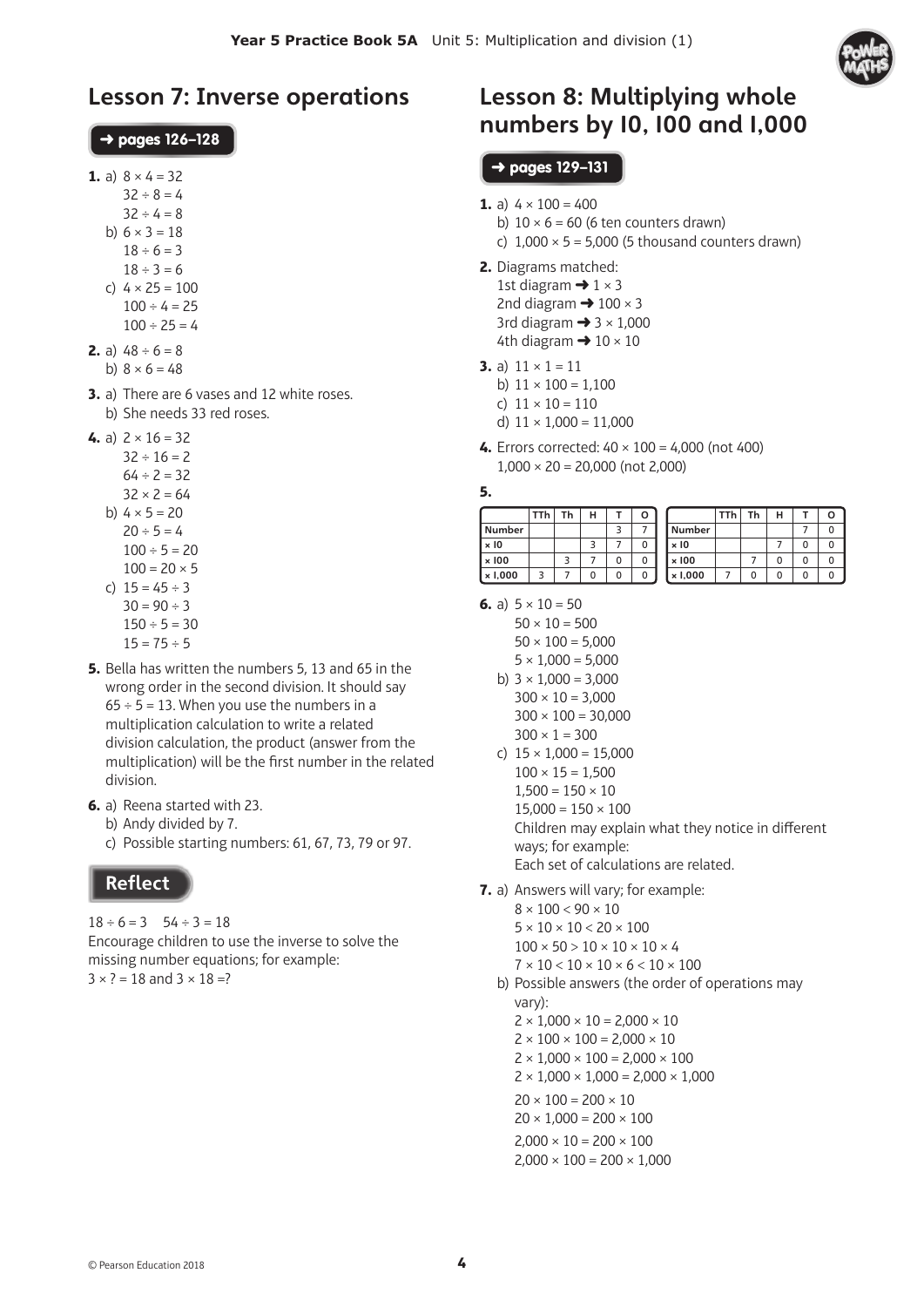**6.** a)



### **Reflect**

Answers will vary. Children should show calculations which involve powers of 10 and have the answer 1,300; for example:

 $13 \times 100 = 1,300$  $130 \times 10 = 1,300$  $1,300 \times 1 = 1,300$ 

## Lesson 9: Dividing whole numbers by 10, 100 and 1,000



- $5,000 \div 500 = 10$
- $500 \div 50 = 10$
- **5.** a) There are 20 marbles in each jar. b) In total, there are 100 jars.

| 5   | 500    |
|-----|--------|
| 70  | 7,000  |
| 7   | 700    |
| 500 | 50,000 |

 $\triangle$  is 100 times greater than  $\overline{\times}$ .

b) Calculations will vary but  $\heartsuit$  should be  $1,000 \times \text{ }$ ; for example:  $4,000 \div 10 = 10 \times 10 \times 4$ ; 13,000  $\div 10 = 10 \times 10 \times 13$ 

### **Reflect**

 $3,300 \div 100 = 33$  is correct. When you divide by 100, all the digits move 2 places to the right. You can use a place value grid to check.

## Lesson 10: Multiplying and dividing by multiples of 10, 100 and 1,000

#### ➜ pages **135–137**

**1.** Diagrams matched:

Top diagram  $\rightarrow$  4  $\times$  3 tens  $\rightarrow$  12 tens = 120 2nd diagram  $\rightarrow$  3  $\times$  2 hundreds  $\rightarrow$  6 hundreds = 600 3rd diagram  $\rightarrow$  2  $\times$  3 thousands  $\rightarrow$  6 thousands = 6,000 4th diagram  $\rightarrow$  3 × 4 hundreds  $\rightarrow$  12 hundreds = 1,200

**2.** Children should draw 5 lots of 3 hundred counters and 3 lots of 5 thousand counters.



a)  $5 \times 300 = 15$  hundreds = 1,500

b)  $3 \times 5,000 = 15$  thousands = 15,000

**3.** a)  $300 \times 6 = 1,800$  $6 \times 300 = 1.800$  $1.800 \div 300 = 6$ 

100 ) ( 100 ) ( 100

 $1,800 \div 6 = 300$ 

b)  $30 \times 60 = 1,800$ 

- $60 \times 30 = 1,800$  $1,800 \div 30 = 60$
- $1,800 \div 60 = 30$